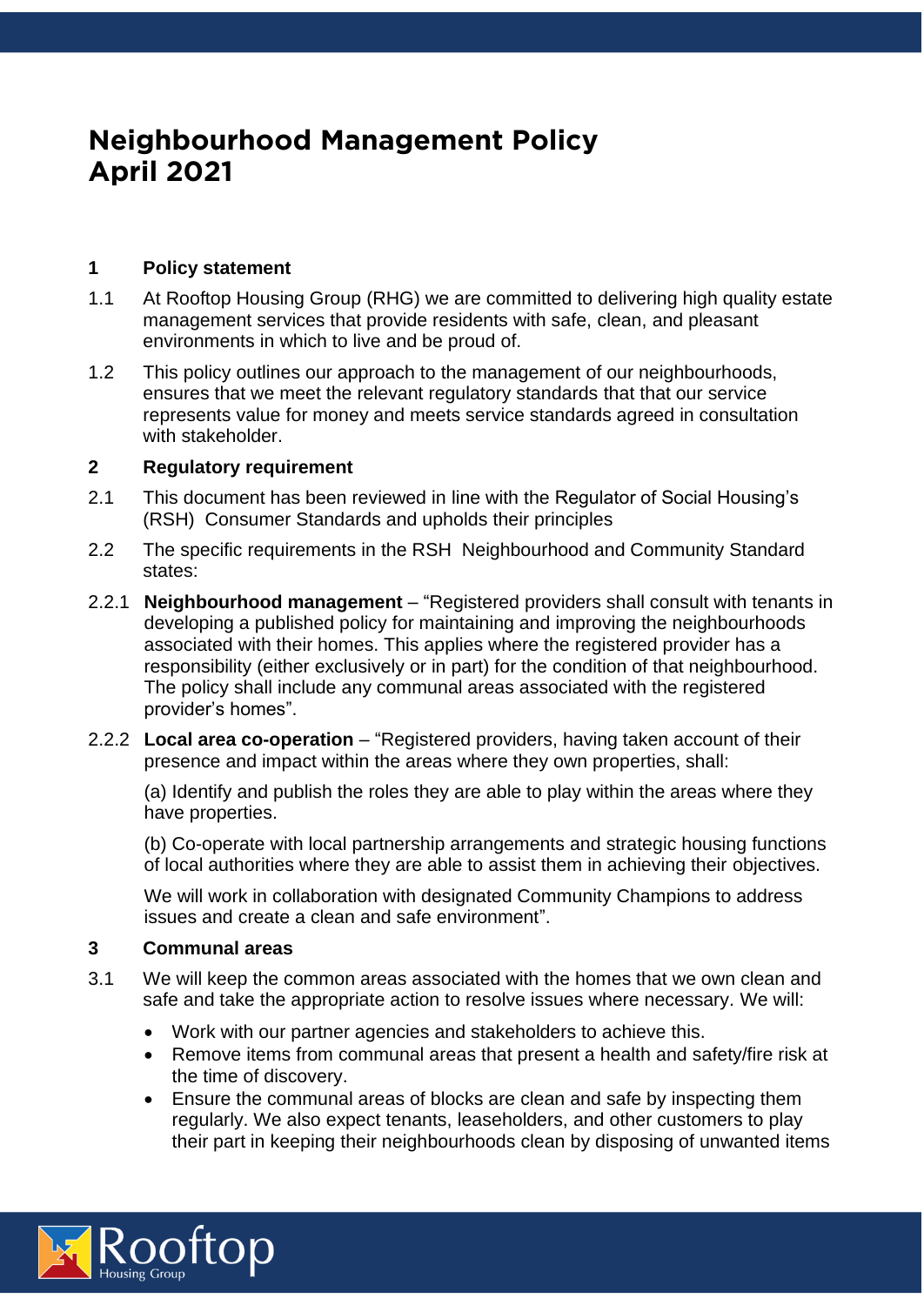responsibly. Where blocks and schemes have communal facilities such as kitchen, laundry rooms and lounges we will ensure that they are well maintained.

- Remove graffiti identified as offensive or related to gang activity within 24 hours.
- Clear ice, snow, leaves and grit areas (particularly sheltered and vulnerable schemes) that present a health and safety risk as a priority over other tasks as the weather/season dictates.

#### **4 Grounds maintenance**

- 4.1 It is important to us that the area in which you live is well maintained. Our grounds maintenance service is focussed upon providing a quality service that represents value for money through:
	- Ensuring that borders and shrub areas are looked after according to the plant species and grassed areas are cut as appropriate during the different seasons.
	- When we are on site carrying out grounds maintenance, we will also carry out a litter pick of the area.
	- Ensuring appropriate tree management and safety by maintaining a healthy tree population so we will not carry out work for aesthetic or light restriction reasons only. On occasions we may have to remove an established tree, but we will not do this unnecessarily. Where possible we will replace any trees that have been removed at an appropriate time of the year with a species suited to the local environment.
- 4.2 We may inspect and undertake works to trees in customers' gardens where they pose a possible health and safety risk or are damaging the property. Generally, the maintenance of trees in tenants' gardens, fencing and general garden maintenance is the responsibility of the tenant and is explained at the commencement of the tenancy.
- 4.3 We will check, clear, and maintain local alleyways and paths.
- 4.4 We will check clear and maintain garage sites and compounds as part of the schedule.

## **5 Environmental crime, including fly tipping.**

- 5.1 We take a robust approach to environmental crime, and we will work in partnership with local authority enforcement agencies, which could include legal action against those committing such crimes on land owned by Rooftop, for example fly tipping. We take such issues seriously and will ensure that these are dealt with quickly.
- 5.2 We will investigate all instances of fly tipping, and in the event that we establish the identity of tenant or person responsible, a request to remove the items within a reasonable timescale will be given. In the event that the request is not adhered to, we will arrange for the removal of the items and will recharge those concerned for the whole cost of this service.

#### **6 Waste management**

- 6.1 Tenants will be notified at the start of their tenancy of arrangements and scheduled days for uplift of refuse and recyclable material.
- 6.2 All tenants are expected to take all reasonable care to ensure that their household rubbish is properly stored and disposed of. Refuse must be adequately bagged and stored until collection in bin stores or other designated areas. Residents are also

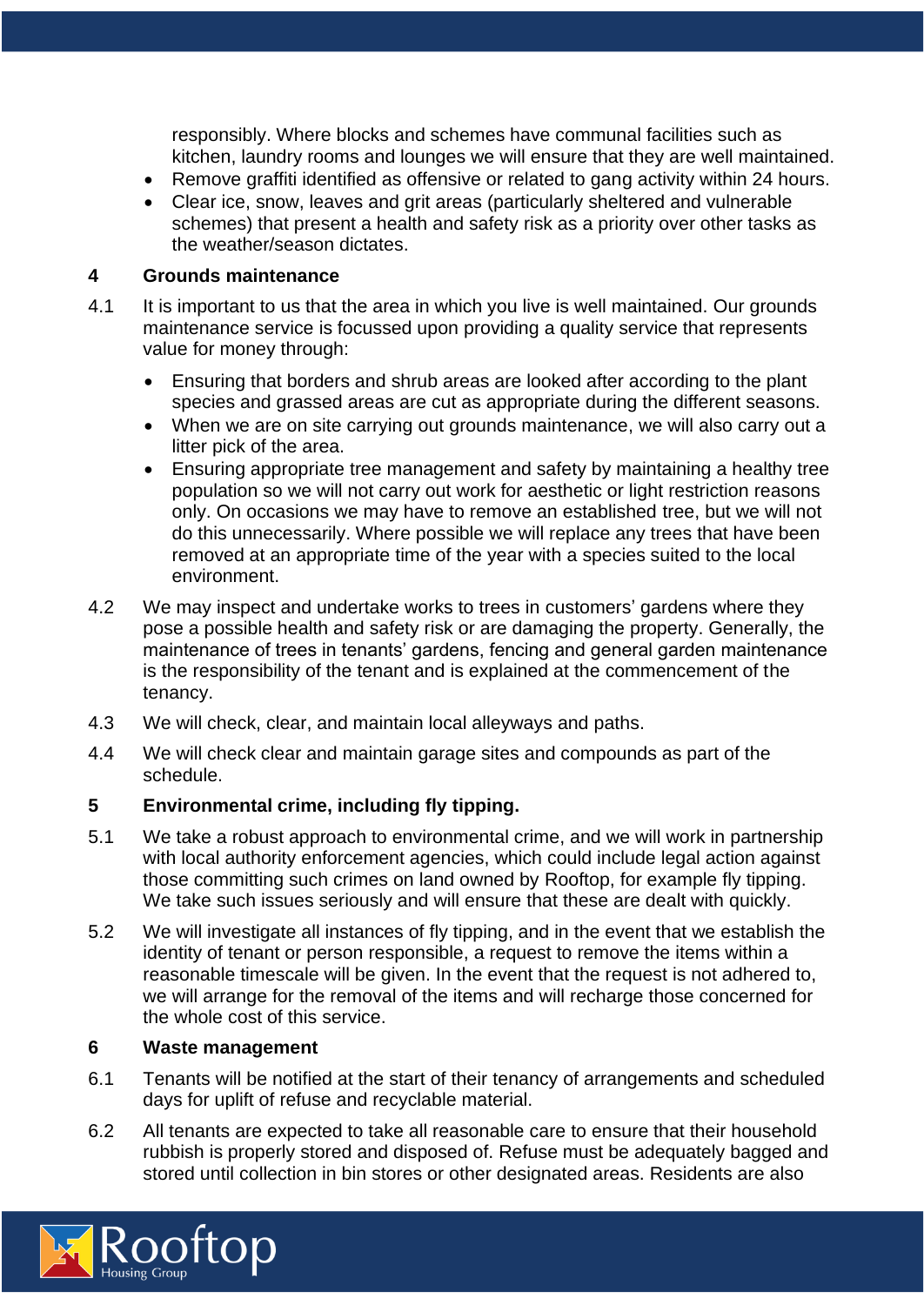responsible for making arrangements for the disposal of large items such as household furniture. Residents must comply with the local arrangements for the collection of refuse.

6.3 We will operate an education and enforcement approach, as outlined above, to ensure that tenants meet their obligations in relation to disposal of waste.

## **7 Play areas**

- 7.1 Where play areas are under our ownership, we will ensure that they are safe to use, properly inspected and fit for purpose.
- 7.2 We will carry out regular inspections and risk-assess play areas and equipment that we own according to the relevant legislation.
- 7.3 We will ensure that all play area equipment is maintained in the appropriate condition using a combination of planned preventive maintenance and responsive repairs.

## **8 Local Offer**

8.1 We will develop and deliver locally tailored standards of service known as 'Local Offers', which are designed to help improve the services for tenants who live within Rooftop neighbourhoods. The Local Offers will kept up to date to ensure that they are always relevant to the needs of tenants and support our existing service standards and performance targets.

## **9 Abandoned vehicles**

9.1 All vehicles on communal or other land owned by Rooftop, aside from individual tenancies must be taxed and in a roadworthy condition or registered with the DVLA as off road through the Statutory Off Road Notice (SORN). Rooftop consider any vehicle which does not meet these requirements to be causing a nuisance, and as such action will be taken to remove in accordance with Rooftop procedures.

## **10 Graffiti removal**

10.1 Graffiti impacts negatively on the aesthetic appeal and appearance of a neighbourhood. Graffiti reported or identified will be removed (24 to 48 hours), along with the reporting of criminal damage to the police where applicable. If the graffiti is identified as offensive or related to gang activity we will treat this as a priority and remove within 24 hours.

## **11 Garden condition**

11.1 Untidy and overgrown gardens can negatively impact upon the kerbside appeal of neighbourhoods and can often be an indicator to poor property condition. Following identification of this breach of tenancy, should the tenant fail to rectify the issue, the Breach of Tenancy procedure will be followed.

## **12 Partnerships**

- 12.1 We are aware that we own homes in neighbourhoods where there is a mix of social housing and private owners. We will work closely with local authorities and other landowners to ensure that identified issues are addressed quickly and appropriately. This includes, but is not limited to:
	- The maintenance and improvement of footpaths and roads.

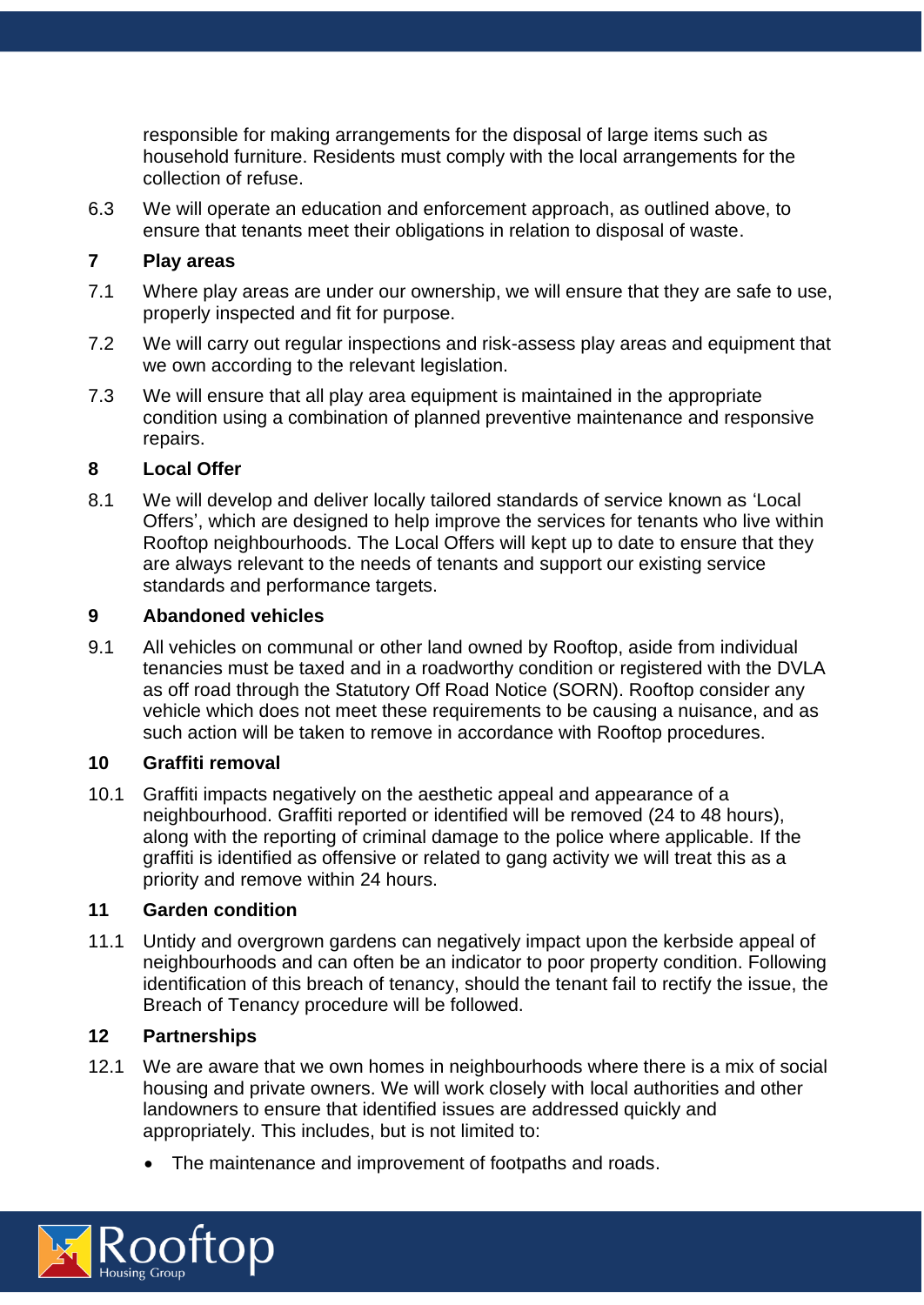- The maintenance of lighting.
- The maintenance of culverts.
- 12.2 In addition to the work we undertake, we will also work collaboratively with other organisations, agencies, and stakeholders, to ensure that services delivered outside of Rooftop's remit positively contribute to maintaining neighbourhoods that are clean, safe and attractive.

#### **13 Review**

13.1 This policy will be reviewed every three years unless there are major changes in legislation or good practice.

#### **14 Consultation**

|      | 14.1 Leadership Team                              | April 2021            |
|------|---------------------------------------------------|-----------------------|
|      | 14.2 Executive Team                               | April 2021            |
|      | 14.3 Other (for example, customers)               | N/A                   |
| 15   | <b>Responsibilities</b>                           |                       |
| 15.1 | <b>Responsible body</b>                           | Executive Team        |
|      | 15.2 Formulation and approval of policy           | <b>Executive Team</b> |
|      | Amendments to policy                              | Head of Housing       |
|      | Monitoring of policy                              | Leadership Team       |
|      | Operational management of policy/policy<br>author | Head of Housing       |
|      | 15.3 Date of formulation of policy                | March 2019            |
|      | 15.4 Date of next policy review                   | March 2024            |